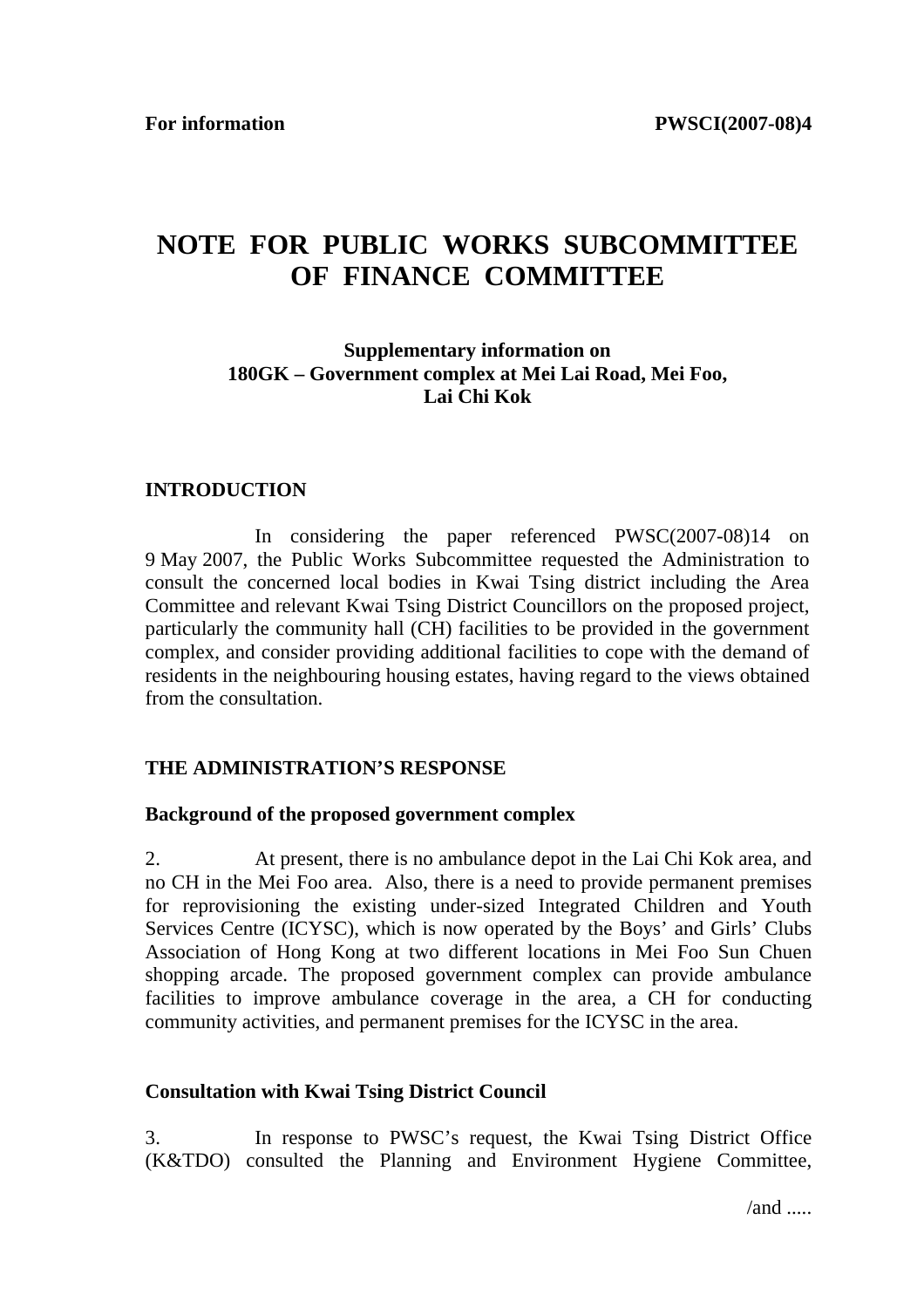and the Chairman and Vice-Chairman of the Community Affairs Committee of Kwai Tsing District Council on the proposed project by circulation of the paper referenced PWSC(2007-08)14 on 11 May 2007. The majority of them were in support of the proposed project, with the remainder having no comments.

4. K&TDO also consulted 19 local bodies (list at Enclosure) which included Kwai Chung (Central & South) Area Committee, and the relevant Owners' Corporations, Owners' Committees and Mutual Aid Committees on the proposed project. K&TDO followed up with representatives of the above bodies by phone after issue of the paper, briefed them on the key features of the proposed project and answered any queries they might have. Eleven of these local bodies supported the proposal, while the rest had no comments.

5. To sum up, respondents in support of the proposed project, particularly those from Wah Lai Estate and Lai Yan Court, welcomed the provision of additional community facilities and an ambulance depot in their vicinity. Some added that the proposed project, situated next to a bus terminal, would be easily accessible to users. One Owners' Committee, however, expressed the wish of incorporating an elderly centre in the proposed project.

6. According to the Social Welfare Department, four elderly centres are currently providing various services including social, educational, developmental, support, outreaching and networking services to the elderly living in the vicinity. These are –

- (a) the Pok Oi Hospital Mei Foo Lai Wan Kaifong Association Mr and Mrs Leung Chi Chim Elderly Health Support and Learning Centre at Mei Foo Flyover, Mei Foo Sun Chuen;
- (b) the Association of Evangelical Free Churches of Hong Kong Mei Foo Elderly Centre at Mei Foo Sun Chuen Stage II;
- (c) the Baptist Oi Kwan Social Service Lai Yiu Neighbourhood Elderly Centre with two service bases at Lai Yiu Estate and Cho Yiu Estate; and
- (d) the Association of Baptists for World Evangelism (Hong Kong) Ltd. Lai King Baptist Church Bradbury Elderly Centre at Lai King Estate.

The four elderly centres operate with an open membership system and they are situated at convenient locations, making them highly accessible to the elderly. Moreover, the Pok Oi Hospital Mei Foo Lai Wan Kaifong Association Mr and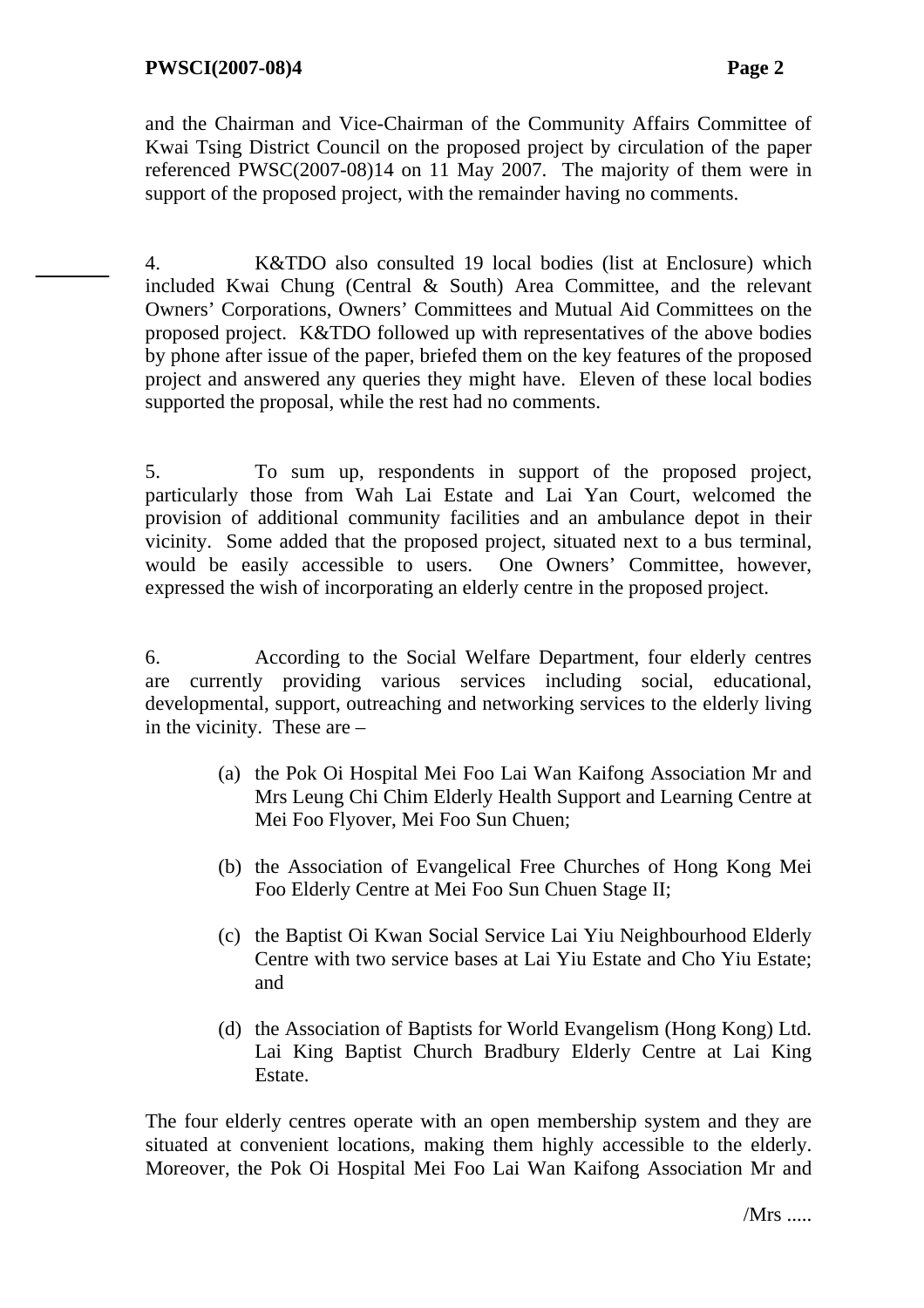Mrs Leung Chi Chim Elderly Health Support and Learning Centre has been providing outreach and promotion services in the vicinity of Wah Lai Estate and Kau Wa Keng on a monthly basis to render appropriate services to the elderly.

7. As the above four elderly centres already have sufficient capacity to cater for the needs of the elderly residents living in the vicinity, the Administration will not consider incorporating an elderly centre in the proposed government complex at Mei Lai Road, Mei Foo, Lai Chi Kok.

8. We have, through K&TDO, informed the concerned Owners' Committee of our views in paragraphs 6 and 7 above and have not received any further comments from the Committee.

Security Bureau June 2007